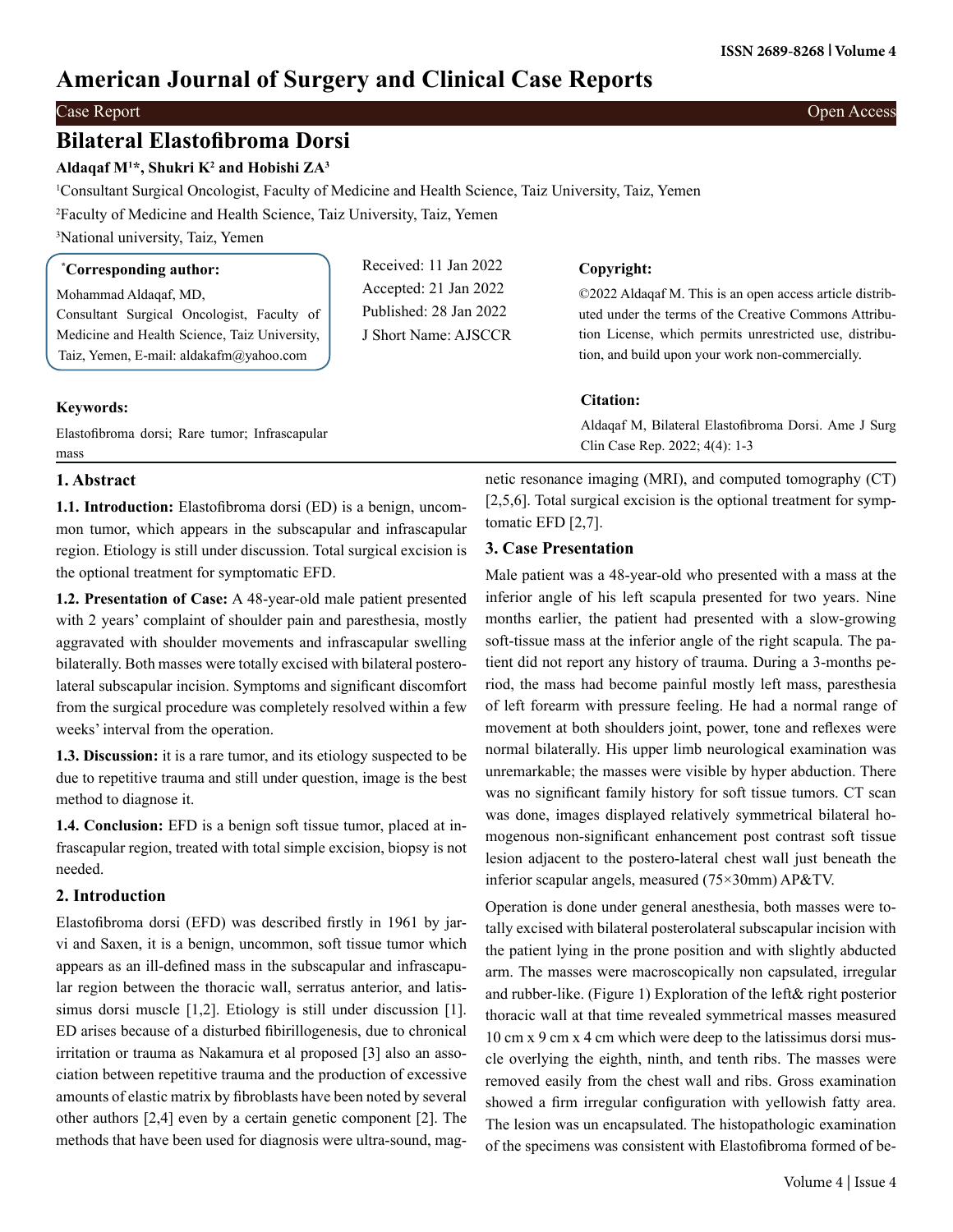#### ajsccr.org 2

nign collagenous fibers in between adipose tissue.no atypia was noticed. 1st day post operation the patient complained of mild pain at operation site and shoulders, the drain was yielding 200ml of bloody stained content from both sides ,2nd day the drain content was 600ml bloody stained, there wasn't major complain he was discharged with the drain. During follow up on the fifth day the drain was removed, four days later a collection of seromas was formed bilaterally and it was aspirated, it was about 500ml, and then packed with bandage. There was a mild pain at shoulders without limitation of movement range, it was relieved with analgesics. Within a few weeks later symptoms and discomfort feelings followed the operation were resolved.



**Figure 1:** Macroscopic appearance of Elastofibroma

#### **4. Discussion**

Elastofibroma dorsi is a pseudo-tumoral lesion of mesenchymal origin, presumably of a reactive nature, which develops electively in the soft tissues of the periscapular region between the scapula and the chest wall [5]. It was defined in 2002 by the World Health Organization (WHO) of soft tissue tumors taxonomy as a benign fibroblastic/myofibroblastic tumor [8]. It has been known EFD to be a very slow-growing process. The fundamental question of pathogenesis of this lesion is still unanswered, because the presence of a type of collagen not normally found in reparative processes could be explained by either metaplastic or true neoplastic transformation [9]. It is observed in elderly subjects, mostly women, with a marked correlation with manual work carried out over long periods of time [5]. An EFD prevalence rises to 24% and is often observed among women in the fourth to sixth decades [2,10]. Although the EFD is usually unilateral, it is bilateral in 30% of

the cases [10]. It usually manifests as a palpable lump with pain on mobilization of the shoulder. Ultra- sound, magnetic resonance imaging (MRI), and computed tomography (CT) are useful for diagnosis [6].

Regarding the localization of elastofibroma, the vast majority of them are located in the subscapular and infrascapular region between the thoracic wall, serratus anterior, and latissimus dorsi muscles [8], it is the most criteria of EFD [11] as founded with our patient. Infrequent locations are also described, including mediastinum, stomach, peritoneum, ischial tuberosities, olecranon, deltoid muscle, intraspinal spaces, and foot [8,12]. Overall, subscapular topography, bilateralism, and typical imaging features including fluorodeoxyglucose (FDG) uptake pattern in the elderly are adequate for diagnosis of EFD, thus avoiding biopsies and unnecessary surgical resection [12]. Although usually unilateral, the EFD is bilateral in 10% of the cases [2] similar to that we report. Imaging studies are useful for diagnosis. An ultrasound shows in the echogenic fibroblastic background a mass that contains a lipid tissue in the form of scattered linear and curvilinear hypoechoic lines, and a multilayered appearance is characteristic of the EFD [2].

The CT scan reveals a heterogeneous soft tissue mass with muscular density, which contains low-density linear areas depending on the lipid tissue [2,11] but with our case it revealed homogenous non-significant enhancement post contrast soft tissue lesion (Figure 2).

The histological sections display a collagenous tissue, with eosinophilic elastic fibers fragmented into disks or globules, associated with mature fat cells, which is near to case that we present. It's significant to notice if there is atypia or mitotic activity, which distinguishes ED from other pseudotumors and neoplasms [1,8]. The differential diagnoses of periscapular lesions include desmoid tumors, neurofibroma, liposarcoma, soft tissue sarcoma, aggressive fibromatosis, and malignant histiocytofibroma [12,13]. These tumors due to neovascularization is usually substantial or heterogeneous and is significantly higher than that of EFD [11,12]. As lipoma is the most common met subcutaneous benign tumor, it is an important lesion in differential diagnosis and is frequently excised under local anesthesia [14].



**Figure 2:** Computed tomography scan shows elastofibroma typical placement of bilateral periscapular region